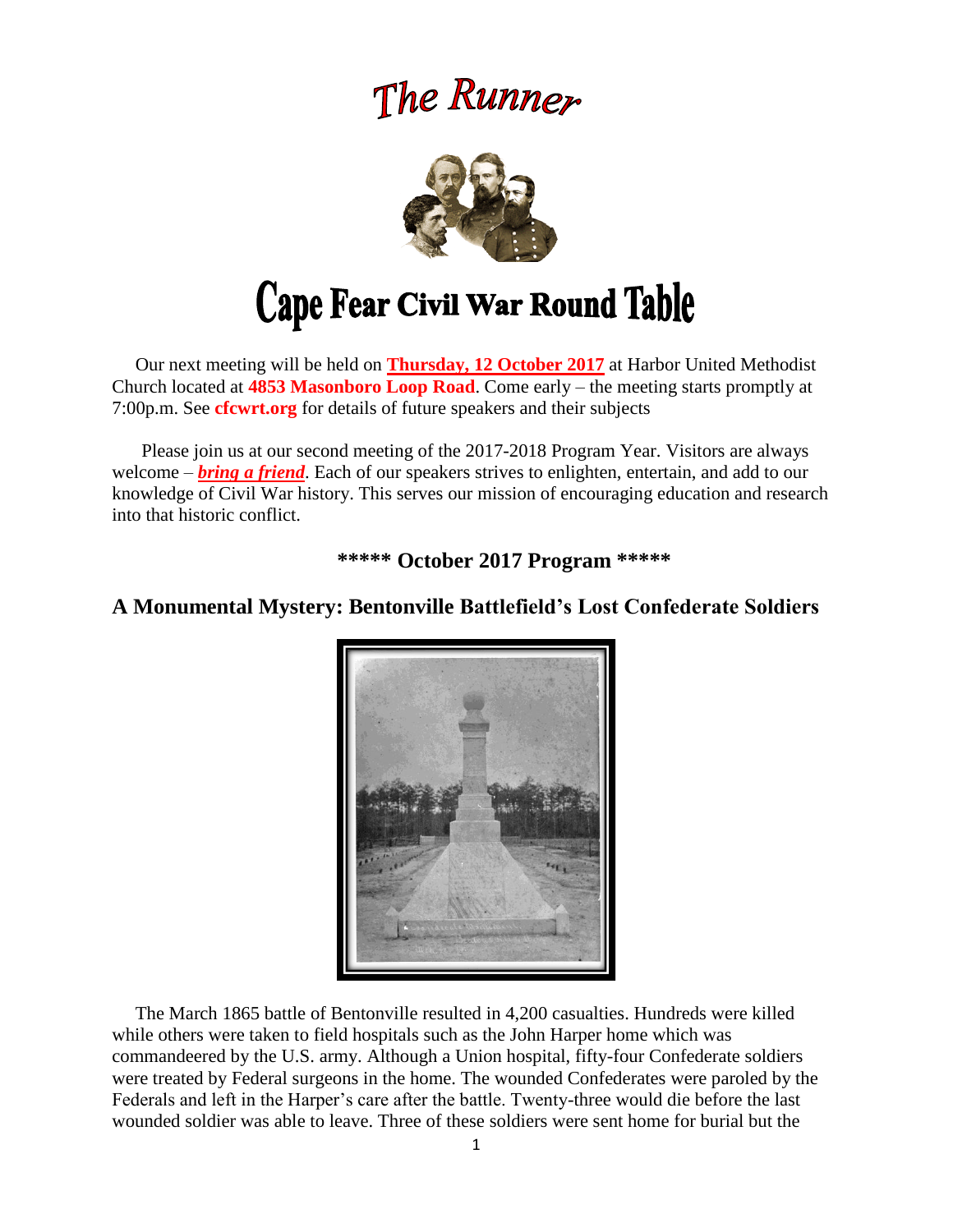graves and even the identities of the twenty remaining soldiers who died in the house had become lost over the years. Confederates that died outright on the battlefield were buried in unmarked graves but it was assumed that the remains of the ones that died in the home received better care. Their exact fates however have been lost to time.

 In 1895, a local militia company placed a monument on Harper property to 360 soldiers buried "here." This inscription on the monument has led to the assumption that there is a mass grave near the memorial. In 2007, in conjunction with the History Channel, archaeologists used ground penetrating radar to search for a mass grave. No mass grave was ever found, but approximately twenty individual graves were discovered. This number corresponds with the Harper account, and a recently discovered 1895 photograph showing individual grave markers in the area. In 2011, tombstones were erected in the area for the twenty unknown Confederate soldiers that died in the home. A mass grave has yet to be found, and in all likelihood does not exist.

 A Sneads Ferry, NC native, **Derrick Brown** graduated with a BS in history from Western Carolina University in 2003 and earned his MA in history from the University of North Carolina at Wilmington in 2010 (studying under Chris Fonvielle). His master's thesis, "'Foster Must Build Forts:' The Failure of Union Offensive Strategy in Eastern North Carolina, 1862-1863," focused on the Union occupation of New Bern and eastern North Carolina during the first half of the Civil War.

 Derrick has worked at Bentonville Battlefield State Historic Site in Johnston County since 2006, serving as the Assistant Site Manager since 2009. Before starting at Bentonville, Derrick worked part-time at Fort Fisher State Historic Site in Kure Beach. He currently resides in Teachey, in Duplin County, with his wife Erin and daughter Haleigh.

#### **Editor**

#### **\*\*\*\*\* Trivia Questions for October 2017 \*\*\*\*\***

#### 1 – **When was the Battle of Bentonville fought and why was it significant?**

2 – **When was R.E. Lee's pardon approved?**

3 – **Robert E. Lee and Mary Anna Randolph Custis marriage was blessed with seven children: three boys and four daughters. What were their fates?**

4 – **Why are there no known photos of Anne Carter Lee?**

#### **\*\*\*\*\* Raffle Winners \*\*\*\*\***

#### **Raffle Master: Ed Gibson**

If you have books, prints, or other items that you would like to donate to the raffle, contact Ed Gibson [\(egibson759@aol.com\)](mailto:egibson759@aol.com) before our next meeting. *The raffle is one of the components*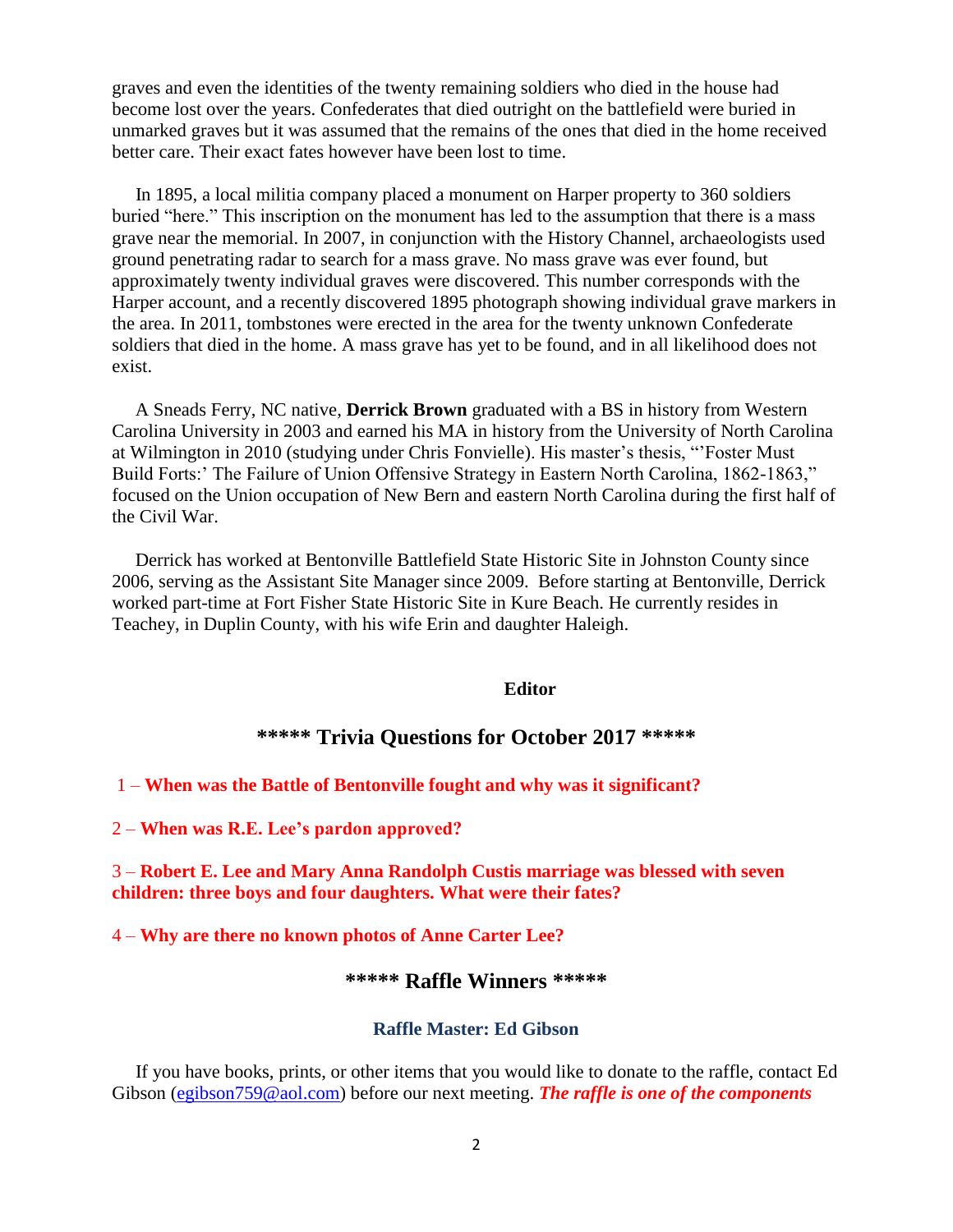*which allow the CFCWRT to fund our activities and our speakers*. Please take part in our raffle by contributing items and/or purchasing tickets.

*Age of Lincoln* Oliver Acheson *To Honor these Men* John Bolger *Redemption* Al Anderson *The Man Who Would Not be Washington* Mary McLaughlin *The Bloody Crucible of Courage* Mary McLaughlin *Fighting for the Confederacy* Ed Gibson

\*\*\*\*\* **Member News & Activities** \*\*\*\*\*



**Blockade Runner the** *Robert E. Lee*

 If you have member news or news about Civil War events that you think would be of interest to CFCWRT membership, send me an email with the details. Thank you.

**1 – The CFCWRT initial meeting in our new home!!!!!** The September meeting at **Harbor United Methodist Church, 4853 Masonboro Loop Road** was a great success. Approximately 60 members and guests were treated to a most interesting meeting.

**2** – If you have plans to do some traveling and want to know about upcoming Civil War events in that area, check out *civilwar.travel.* This site is for 2017 events.

**3** - October 21 - 22: **Port Brunswick Days** Saturday and Sunday, 10 am - 4 pm Join us at Brunswick Town/Fort Anderson State Historic Site on October 21 and 22, 2017 for Port Brunswick Day! Living historians, dressed in 18th century attire, will demonstrate what life was once like in this early port town on the lower Cape Fear. Visitors will have the opportunity to try their hand at the militia drill, take a turn in the stocks and pillory, dip their own beeswax candle, and much more. Free and fun for all ages!

**4-** October 28: **Fall Festival and Living Histor**y: Saturday, 10 am - 4 pm Bring the family and celebrate fall at **Bentonville Battlefield! Activities** include hayrides, carnival games based on 19th century games, corn shucking contest, townball (19th century baseball), and more! Visitors will also learn about 19th century farm life, and the chores that women and children were suddenly responsible to perform. Demonstrations include open hearth cooking, children's games, spinning, sewing, and more.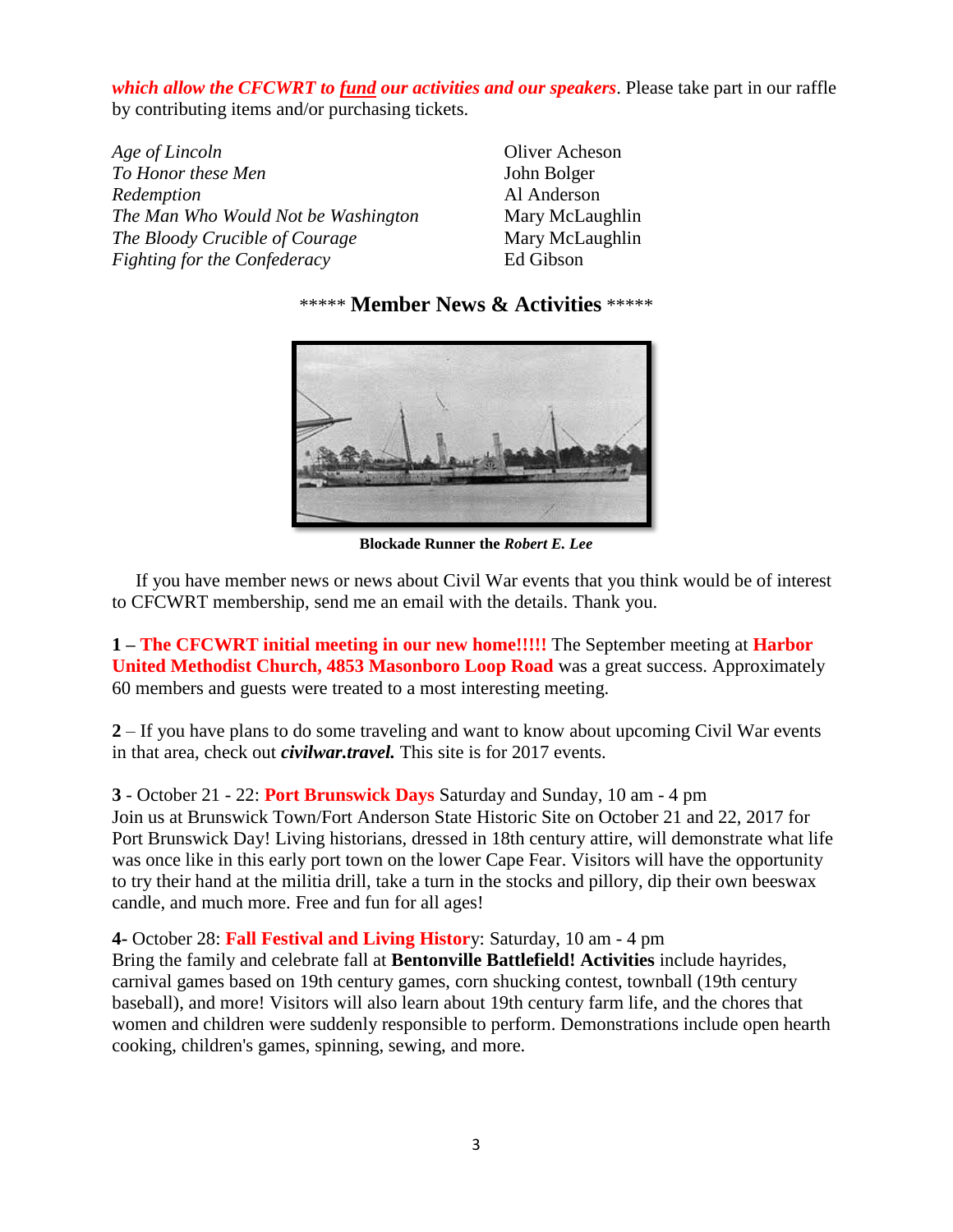# **\*\*\*\*\* September 2017 \*\*\*\*\***

# **Lee's Post-War Visit with his Tar Heels**

# **The Curious Case of Mrs. Fannie White Garlick and Robert E. Lee: The Ring of Truth**

Chris Meekins spun an interesting story of Robert E. Lee's visit to North Carolina in the Spring of 1870. Using a newspaper article that appeared in a Weldon paper in the late 1800s as a starting point, Chris pain-stakingly researched to ascertain whether Mrs. Fannie White Garlick had received a gold ring from General Lee during his visit.



 On **October 20, 1862**, Annie Carter Lee, daughter of Robert E. Lee, died in Warren County. She had been ill with typhoid fever while visiting the Jones Springs resort there.

 Lee sent both Annie and her sister Agnes to North Carolina in June 1862 when Union troops occupied their home in Arlington, Va. When Annie died it was not possible to take her body back to Arlington, which was then behind enemy lines. The owner of Jones Springs offered to have her body buried in his family cemetery and the Lees accepted.

 Zearell Crowder, a Confederate soldier, created the 11-foot tall obelisk that marks her grave to this day. It was dedicated in a ceremony in 1866. The Lee family and the citizens of Warren County paid for the monument, and Robert E. Lee visited the grave in 1870.

 In 1994, descendants of the Lee family had Annie's body removed from the Warren County grave and interred with the rest of the family at Washington and Lee Chapel in Virginia.

The obelisk remains in the Jones Family Cemetery located on Annie Lee Road.

 Did Chris' research confirm the claims that Fannie recalled from that 1870 Lee visit to his daughter's grave? Had Lee given the two year old Fannie a small gold ring? Not to keep you hanging, but I wish all of you could have heard Chris' story.

Ok, Chris believed that the trail he followed did indeed support Fannie's story.

Source: [https://www.ncdcr.gov/blog/2014/10/20/annie-carter-lee-from-virginia-to-north-carolina-and](https://www.ncdcr.gov/blog/2014/10/20/annie-carter-lee-from-virginia-to-north-carolina-and-back)[back](https://www.ncdcr.gov/blog/2014/10/20/annie-carter-lee-from-virginia-to-north-carolina-and-back) (accessed September 20, 2017).

**Editor**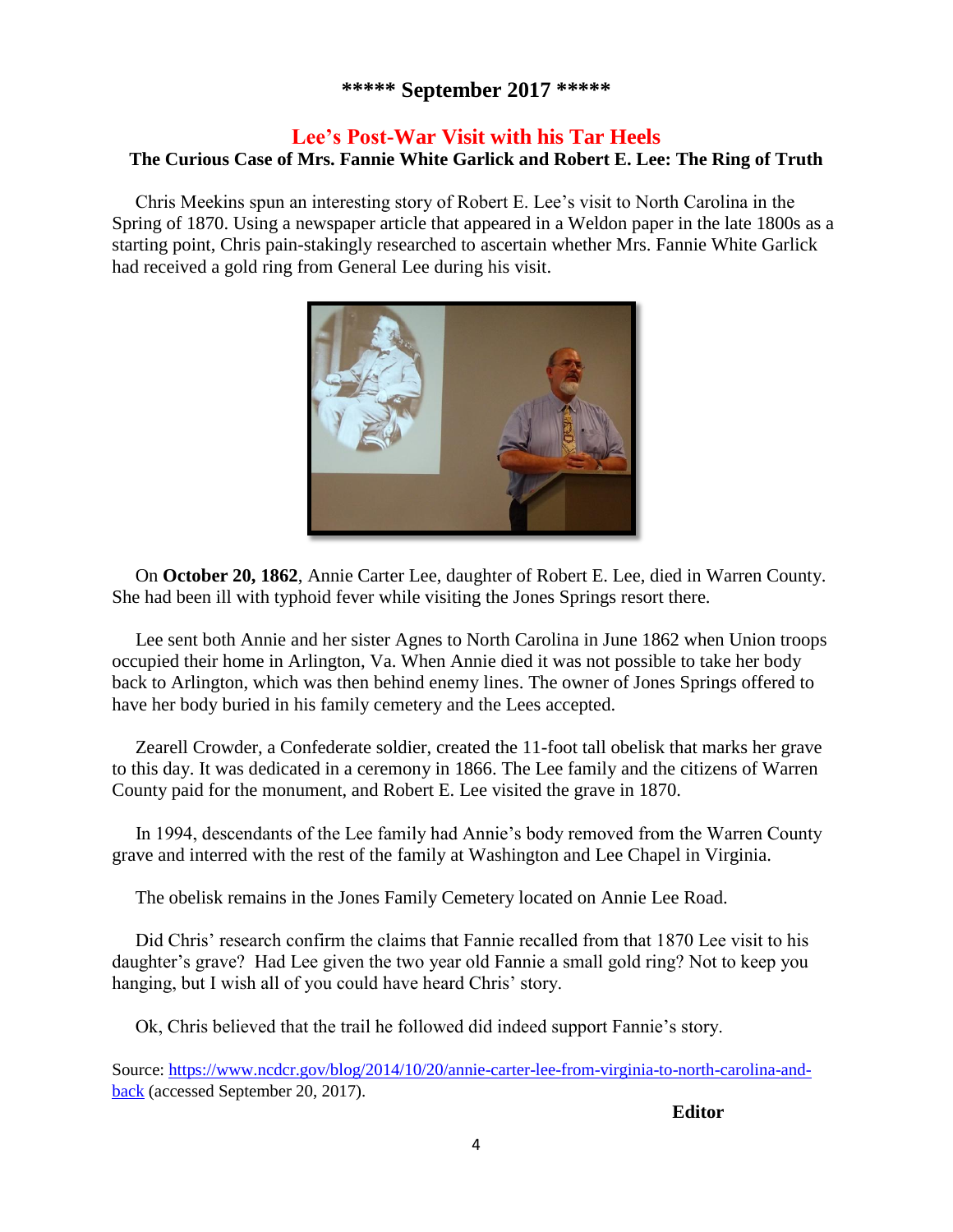### **\*\*\*\*\* Trivia Questions for October \*\*\*\*\***

1 -**When was the Battle of Bentonville fought and why was it significant?** The largest Civil War engagement in North Carolina, the Battle of Bentonville took place during *19-21 Mar. 1865* in rural Johnston County. .*The encounter was one of the Confederacy's last attempts to defeat the Union army before the South capitulated*. With reports that Maj. Gen. William T. Sherman's 60,000-man army was marching toward Goldsboro in two columns, Gen. Joseph E. Johnston concentrated about 21,000 men near the community of Bentonville. His aim was to defeat the Union left wing before it could be reinforced by the right. Johnston thus hoped to prevent or delay Sherman's junction with Maj. Gen. John M. Schofield's Federal forces at Goldsboro.

 When word of the battle reached Sherman late on 19 March, he sent the Union right wing under Maj. Gen. Oliver O. Howard to Slocum's support. Johnston redeployed his lines into a *V* to prevent being outflanked and to guard his only route of retreat. By 4:00 p.m. on 20 March, most of the Union right wing had reached Bentonville. Johnston was forced to deploy cavalry on his flanks to give the appearance of a strong front. Uncertain of Johnston's strength, Sherman decided against a general attack and instead ordered his subordinates to probe the Confederate defensive line. The Federal commander expected Johnston to retreat under cover of darkness, but dawn the next day revealed that the Confederates still held their entrenchments.

 There was more intense skirmishing on 21 March despite the onset of heavy rain. During the afternoon, a Union attack nearly cut off Johnston's line of retreat before being repulsed by a hastily mounted Confederate counterattack. The Rebels thus escaped from Bentonville mainly because Sherman did not launch a general assault. That night the Confederates withdrew, removing as many of the wounded as possible, and returned to Smithfield. Lt. Gen. Wade Hampton's cavalry was ordered to cover the retreat, engaging in lively skirmishing with the Union forces. Total casualties at Bentonville were 1,527 Federals and 2,606 Confederates. After the battle, Sherman resumed the Union march toward Goldsboro, arriving there on 23 March.

Source:<http://www.ncpedia.org/bentonville-battle> (accessed September 20, 2017).

#### 2 – **When was R.E. Lee's pardon approved?**

 On a spring day 140 years ago, Union Gen. Ulysses S. Grant and Confederate Gen. Robert E. Lee met face to face in the parlor of Wilmer McLean's house in Appomattox Court House, Virginia. On that historic occasion, April 9, 1865, the two generals formalized the surrender of Lee's Army of Northern Virginia, thus bringing an end to four years of fighting between North and South.

 After agreeing upon terms of the surrender, the generals each selected three officers to oversee the surrender and parole of Lee's army. Later that day, Lee and six of his staff signed a document granting their parole.

 On May 29, 1865, President Andrew Johnson issued a Proclamation of Amnesty and Pardon to persons who had participated in the rebellion against the United States. There were fourteen excepted classes, though, and members of those classes had to make special application to the President.

Lee sent an application to Grant and wrote to President Johnson on June 13, 1865: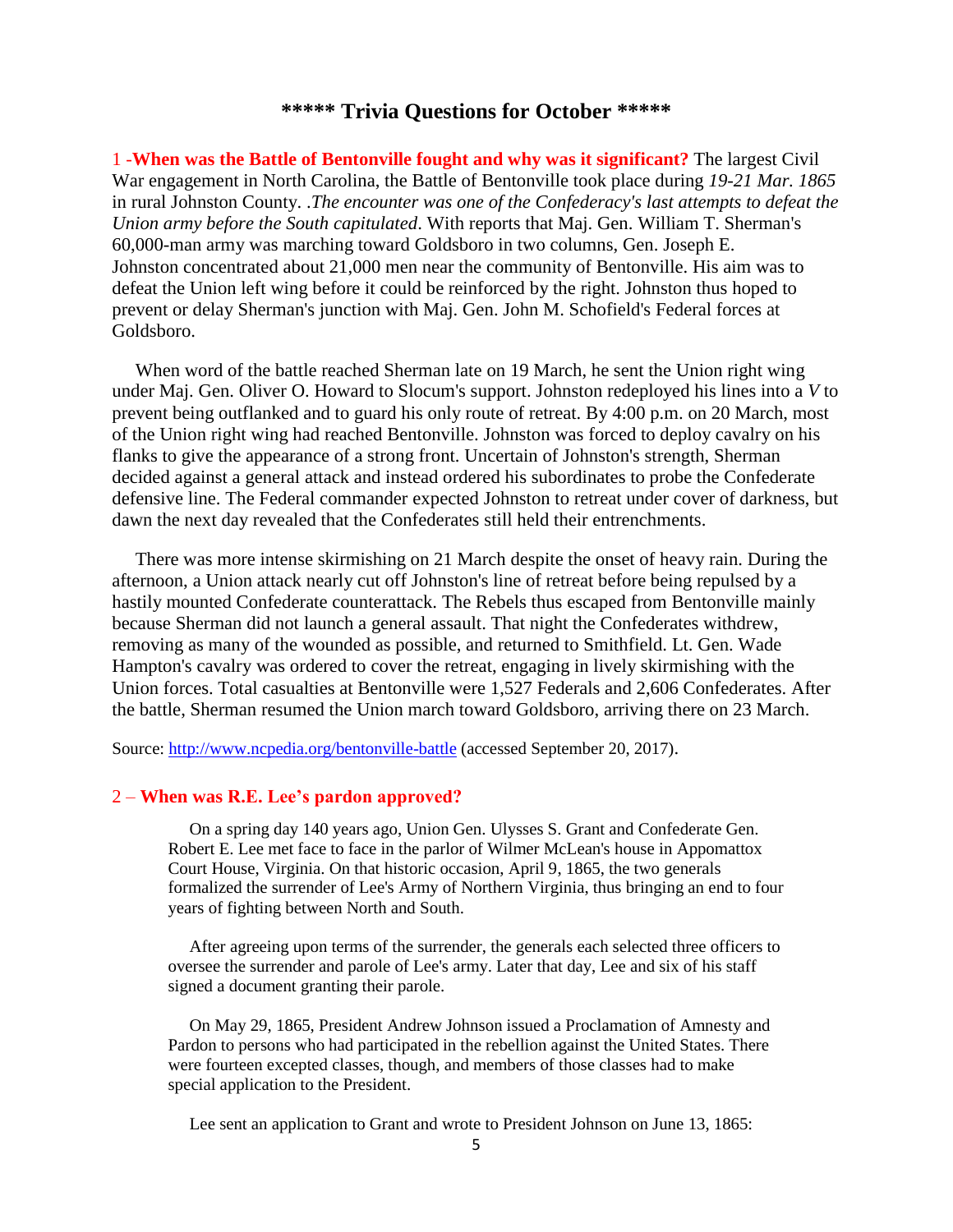"Being excluded from the provisions of amnesty & pardon contained in the proclamation of the 29th Ulto; I hereby apply for the benefits, & full restoration of all rights & privileges extended to those included in its terms. I graduated at the Mil. Academy at West Point in June 1829. Resigned from the U.S. Army April '61. Was a General in the Confederate Army, & included in the surrender of the Army of N. Va. 9 April '65."

 On October 2, 1865, the same day that Lee was inaugurated as president of Washington College in Lexington, Virginia, he signed his Amnesty Oath, thereby complying fully with the provision of Johnson's proclamation. But Lee was not pardoned, nor was his citizenship restored. And the fact that he had submitted an amnesty oath at all was soon lost to history.

 More than a hundred years later, in 1970, an archivist at the National Archives discovered Lee's Amnesty Oath among State Department records (reported in *Prologue,* Winter 1970). Apparently Secretary of State William H. Seward had given Lee's application to a friend as a souvenir, and the State Department had pigeonholed the oath.

 In 1975, Lee's full rights of citizenship were posthumously restored by a joint congressional resolution effective June 13, 1865.

 At the August 5, 1975, signing ceremony, President Gerald R. Ford acknowledged the discovery of Lee's Oath of Allegiance in the National Archives and remarked: "General Lee's character has been an example to succeeding generations, making the restoration of his citizenship an event in which every American can take pride."

Source:<https://www.archives.gov/publications/prologue/2005/spring/piece-lee.html> (accessed September 18, 2017).

3 – **Robert E. Lee and Mary Anna Randolph Custis marriage was blessed with seven children: three boys and four daughters. What were their fates?** 

 **George Washington Custis Lee** ('Custis" "Boo") 1832-1913 **–** CSA General in the Army of Northern Virginia

 **Mary Custis Lee** ("Daughter") 1835-1918

 **William Henry Fitzhugh Lee** ("Rooney") 1837-1891 **–** CSA General in the ANV.

 **Anne Carter Lee** ("Annie") 1839-1862 – Died of typhoid fever at Jones Springs, NC on October 20, 1862.

 **Eleanor Agnes Lee** ("Wig" "Agnes") **1841-1873** 

 **Robert Edward Lee Jr. (**Robertus Sickus") 1843-1914 **–** Captain in ANV.

 **Mildred Childe Lee** ("Precious Life") 1846-1905

**NOTE:** Of the four Lee daughters, none ever married.

Source: Mary P. Coulling, *The Lee Girls* [Winston-Salem, NC: John F. Blair, Publisher, 1987], 201-202.